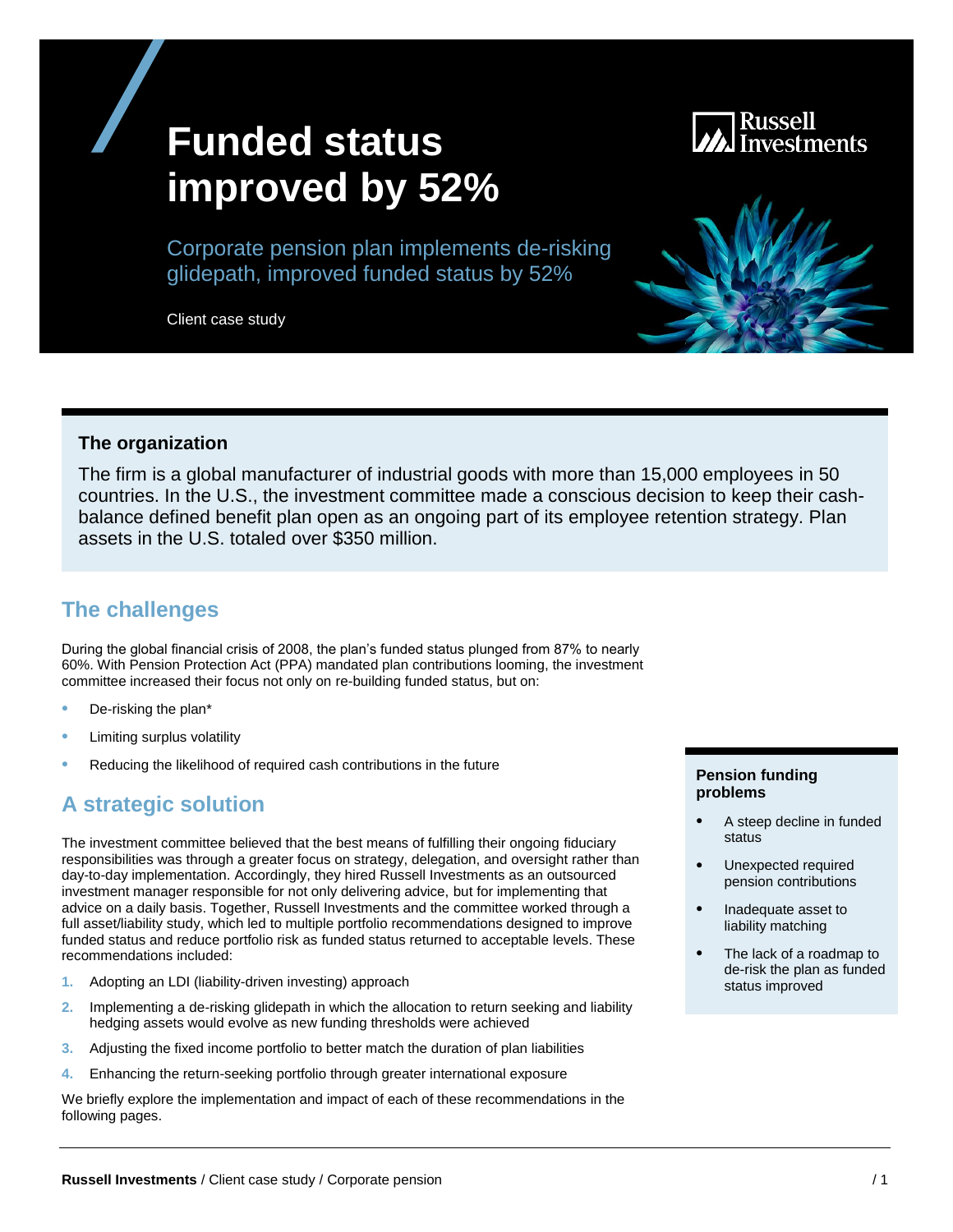## **1. Adopting an LDI approach**

The investment committee settled on the following LDI goals for their cash-balance plan:

- Took immediate measures to adjust the plan's fixed income portfolio to match the current liability duration of 8 years
- On an ongoing basis, work to match changes in liabilities resulting from the passage of time and changes in discount rates
- Implement a de-risking glide path which mapped out increases in the portfolio's allocation to LDI assets as funded status improved—which effectively reduced portfolio risk over time and helping insulate the plan from market downturns
- Re-define the non-LDI assets in the portfolio as "returnseeking assets" and manage them in a risk-aware manner with the goals of improving funded status and offsetting ongoing servicing costs

The adoption of these goals represented a paradigm shift in the management of the plan; re-defining the success of the program as progress towards improved funded status rather than simply beating benchmarks within each individual asset class. This new perspective resulted in a new approach to plan management and a new set of investment goals and tactics.

Open, cash-balance pension plans have a different set of requirements than traditional defined benefit plans whether open or closed. Drawing on more than 40 years of pension experience, Russell Investments worked closely with the investment committee to tailor an LDI program that was specifically designed to meet the company's unique needs. One size does not fit all when hedging a pension's liabilities.

## **2. Implementing a de-risking glide path**

In addition to the immediate restructuring of the fixed income portfolio, a roadmap—the de-risking glide path was created to guide the plan on its journey from 61% funded all the way through a position of surplus funding.

The company was in a position to significantly improve the plan's funded status through large contributions, but was unwilling to do so until a strategy was detailed to help protect against another steep decline in funded status like the one they experienced in 2008. Under the de-risking schedule Russell Investments developed, the plan's hedge ratio target and allocation to fixed income increases as funded status improves, given that the plan has less incentive to take interest rate risk. However, since the liabilities are only partially hedged, any unexpected rise in interest rates would likely still benefit the plan and improve funded status. The schedule below shows the fixed income allocation for the plan (with the remainder allocated to return-seeking strategies) and an interest rate hedge ratio target at each funded status.

#### **Exhibit 1: The de-risking glide path**

| <b>FUNDED</b><br><b>STATUS</b> | <b>LDI ALLOCATION</b><br>(% OF TOTAL ASSETS) | <b>TARGET HEDGE</b><br><b>RATIO</b> |
|--------------------------------|----------------------------------------------|-------------------------------------|
| < 85%                          | 35%                                          | 37%                                 |
| 90%                            | 40%                                          | 42%                                 |
| 95%                            | 45%                                          | 47%                                 |
| 100%                           | 50%                                          | 52%                                 |
| 105%                           | 55%                                          | 57%                                 |
| 110%                           | 60%                                          | 62%                                 |
| 120%                           | 65%                                          | 67%                                 |
| 130%                           | 70%                                          | 72%                                 |

Shown for illustrative purposes only. De-risking glide paths may be customized based on a number of factors or changes in funded status.

With the de-risking strategy clearly defined, the company decided to contribute roughly \$80 million to the plan, an amount designed to bring the plan to the desired funding threshold on the glide path. As a result of this contribution, the portfolio restructuring, and the rise in equity markets, the plan moved from 61% funded to 93% funded over a four year period. The new de-risking focus of the portfolio was put to the test during the equity market volatility sparked by the European debt crisis in 2012 and performed admirably, with funded status falling by less than 2%.<sup>1</sup>

#### **Target duration LDI funds**

Russell Investments' Target Duration LDI funds include two funds with a targeted duration of 6 and 14 years. These two funds provide a very close representation of U.S. corporate pension liability behavior by intentionally targeting specific duration exposures and deliberately managing credit exposure and default risk.

The building block approach of these funds enabled Russell Investments to tailor a solution to match the specific liability profile of the company's pension plan.

# **3. Adjusting the fixed income portfolio**

Implementing the new LDI approach meant dramatic revisions to the plan's fixed income portfolio. Fixed income investments assets grew to represent 50% of plan assets, up from the previous allocation of 35%, and the nature of those assets changed entirely. The changes involved in bringing about this portfolio realignment included:

• Adjusting the duration of fixed income assets to match the 8 year duration of plan liabilities—primarily by

 $\overline{a}$ 

<sup>&</sup>lt;sup>1</sup> Past performance is no guarantee of future results. Individual results may vary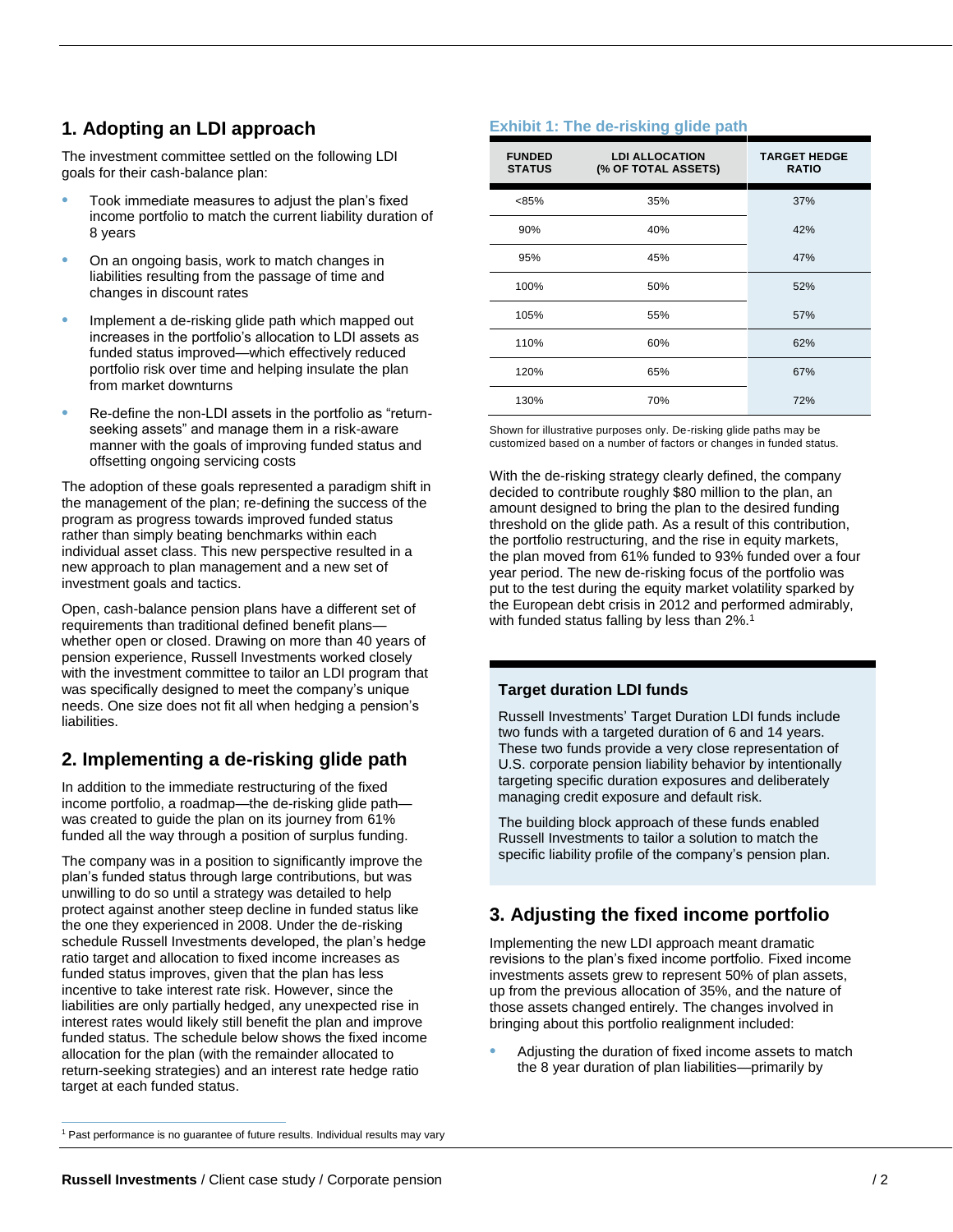

Surplus Volatility is standard deviation of surplus return. Worst 5%: The outcome for a statistic (whether a cumulative stati stic or annual statistic) for which 5% of our simulations produce a worse outcome. Assumptions are calculated using the Russell Investments Capital Markets Forecasts (December 2012).

moving out of the 100% intermediate bond position previously held by the plan and investing in a series of target-duration LDI index funds designed to closely match U.S. pension plan liabilities.

- Using target duration LDI funds to create a better match with the cash flow profile of the plan's liabilities and improve the hedge ratio at various key rate durations.
- Increasing exposure to credit securities to create more precision in hedging the fixed income assets to the plan's liabilities (given that liability discounting curves are constructed using corporate bonds).

#### **Dramatic results**

As a result of these changes, the hedge ratio of the plan (how well the assets of the plan track changes in the pension liability) increased from 22% to 52%. Expected surplus volatility fell by approximately 20%, and the forecasted "worst 5% outcome" improved by 30%, as shown in Exhibits 2 and 3.

### **4. Enhancing the return-seeking portfolio**

The return-seeking portion of the plan's portfolio is meant to serve the critical functions of growing assets to improve funded status as well as covering ongoing plan servicing costs. The increase in the portfolio's allocation to fixed income meant that a smaller portion of the portfolio could be devoted to equities and other return-seeking assets, so it was all the more important that this portion of the portfolio be well designed.

As the portfolio stood, it had a significant home country equity bias. Russell Investments worked with the committee to help them understand the potential impact of this bias, and proposed an optimized return-seeking portfolio with larger allocations to international developed markets, emerging markets, and global equity. The new returnseeking portfolio reduced the home country (U.S.) bias with the expectation of higher returns within a risk-managed framework.

#### **Results**

By adopting an LDI approach to managing the pension and implementing a de-risking glide path, the company was able to:

- Improve the match between pension assets and liabilities
- Decrease funded status volatility in times of market distress
- Make plan contributions with confidence, eventually improving the funded status of the plan from 61% to 93% funded over four years.
- Increase diversification levels and return expectations within the return-seeking portion of the portfolio